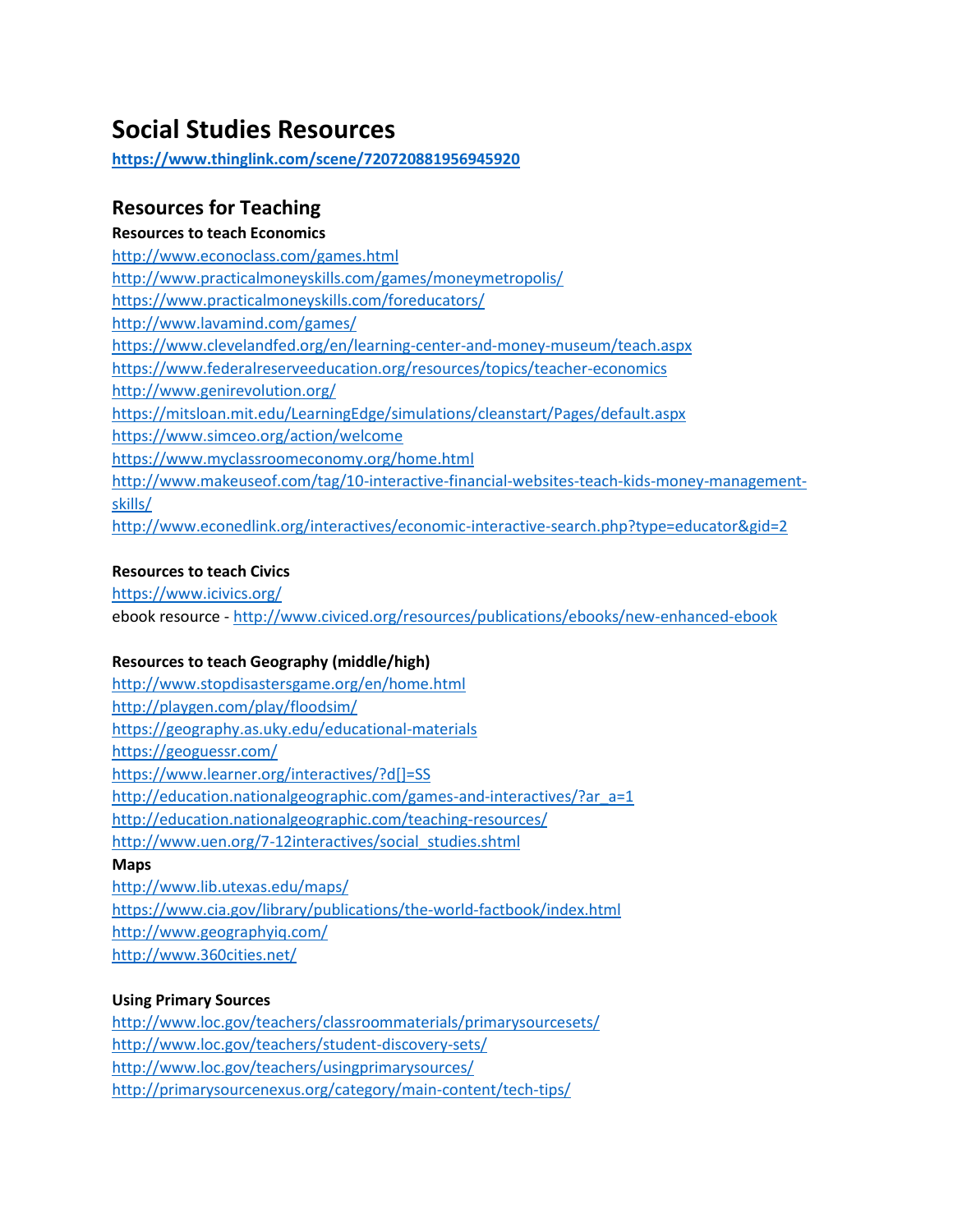### <https://newseumed.org/>

### **Electronic Field Trips and Virtual Tours**

<http://www.history.org/history/teaching/eft/2014-15schedule.cfm> <http://www.nationalparks.org/our-work/programs/electronic-field-trip> <http://teacher.scholastic.com/activities/globaltrek/> <http://www.fieldtripzoom.com/faq/> <https://education.microsoft.com/VeteransDay> <http://teacher.scholastic.com/activities/immigration/tour/index.htm> <http://www.nps.gov/featurecontent/ncr/linc/interactive/deploy/index.htm#/panoramas>

#### **Museums**

<http://www.history.org/media/index.cfm> <http://ncmuseumofhistory.org/Learn/For-Educators/History-in-a-Box-Kits> <http://www.sciway.net/lib/greenvillemuseums.html> <http://www.ncwiseowl.org/ss/museums/default.htm> <http://www.umbc.edu/che/arch/samples.php> <http://historyexplorer.si.edu/home/>

### **Miscellaneous SS Sites**

<http://edsitement.neh.gov/>

#### **Newspapers**

<http://www.nytimes.com/> <http://www.chinadaily.com.cn/> <http://www.heraldsun.com.au/> <http://www.welt.de/international/> <http://www.themoscowtimes.com/index.php> <http://www.euronews.com/> <https://newsela.com/> <http://www.onlinenewspapers.com/>

### **Creating Newspapers**

<http://www.fodey.com/generators/newspaper/snippet.asp> <http://the-digital-reader.com/2010/09/13/10-sites-for-creating-digital-newspapers/>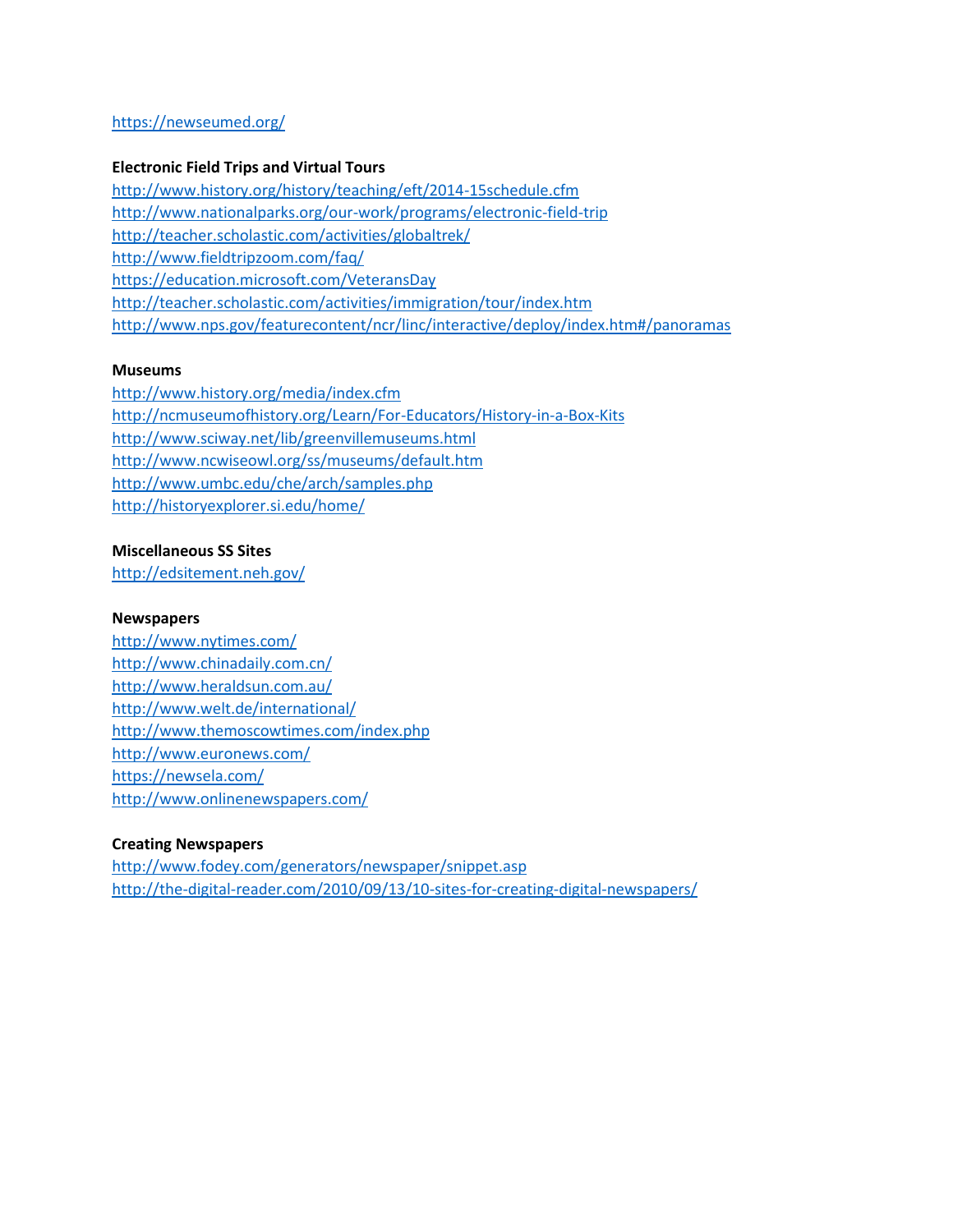# **Resources for Using Electronic Devices**

**Classroom management tips/strategies for a 1:1 classrooms**

[http://mlink.midwayisd.org/wp-content/uploads/2013/11/1-1-Classroom-Management-Intermediate-](http://mlink.midwayisd.org/wp-content/uploads/2013/11/1-1-Classroom-Management-Intermediate-Schools1.pdf)[Schools1.pdf](http://mlink.midwayisd.org/wp-content/uploads/2013/11/1-1-Classroom-Management-Intermediate-Schools1.pdf) <http://www2.classbook.com/blog/5-best-practices-for-managing-a-11-ipad-classroom> <http://www.eschoolnews.com/2010/02/16/11-programs-only-as-good-as-their-teachers/> <http://www.edutopia.org/blog/epiphanies-learning-ipad-classroom-alyssa-tormala> [http://www.edweek.org/tm/articles/2013/10/14/cm\\_wired.html](http://www.edweek.org/tm/articles/2013/10/14/cm_wired.html) <http://www.imagineeasy.com/blog/managing-the-1-to-1-classroom/> [https://edtechwunder.wordpress.com/2015/04/23/5-tips-for-classroom-management-with](https://edtechwunder.wordpress.com/2015/04/23/5-tips-for-classroom-management-with-chromebooks-in-a-11/)[chromebooks-in-a-11/](https://edtechwunder.wordpress.com/2015/04/23/5-tips-for-classroom-management-with-chromebooks-in-a-11/) <http://www.edudemic.com/guides/the-teachers-guide-to-keeping-students-safe-online/> <http://www.edudemic.com/teachers-guide-digital-citizenship/>

### **Media/Digital Literacy**

<https://www.graphite.org/> <https://www.digitalcompass.org/> <https://www.commonsensemedia.org/educators/digital-compass> <http://www.edudemic.com/15-resources-digital-citizenship-2014/>

# **Information on checking out materials from the ITC- chromebooks, macbooks, iPads, etc**

<https://www.winthrop.edu/itc/default.aspx?id=12875>

### **SAMR Model**

<http://www.educatorstechnology.com/2013/06/samr-model-explained-for-teachers.html> <http://www.schrockguide.net/samr.html>

## **Instructional Technology**

Tarr's Toolbox- <http://www.classtools.net/blog/> <http://www.edudemic.com/> <http://www.freetech4teachers.com/> <http://www.socialstudiescentral.com/instructional-resources/> <http://instructify.com/> <http://ww2.kqed.org/mindshift/2015/05/21/favorite-tech-tools-for-social-studies-classes/> [http://www.readwritethink.org/search/?resource\\_type=16](http://www.readwritethink.org/search/?resource_type=16) <https://www.thinglink.com/edu>

### Webquest

<http://webquest.org/> <http://www.ncolr.org/jiol/issues/pdf/3.2.5.pdf> [http://www.teach-nology.com/teachers/lesson\\_plans/computing/webquest1/Atriptoremeber.html](http://www.teach-nology.com/teachers/lesson_plans/computing/webquest1/Atriptoremeber.html) [http://www.teach-nology.com/teachers/lesson\\_plans/computing/webquest1/CivilWar.html](http://www.teach-nology.com/teachers/lesson_plans/computing/webquest1/CivilWar.html) <http://www.aacps.org/aacps/boe/INSTR/CURR/COMED/HSWebQuest/Frick2/index.htm> <http://www.techtrekers.com/>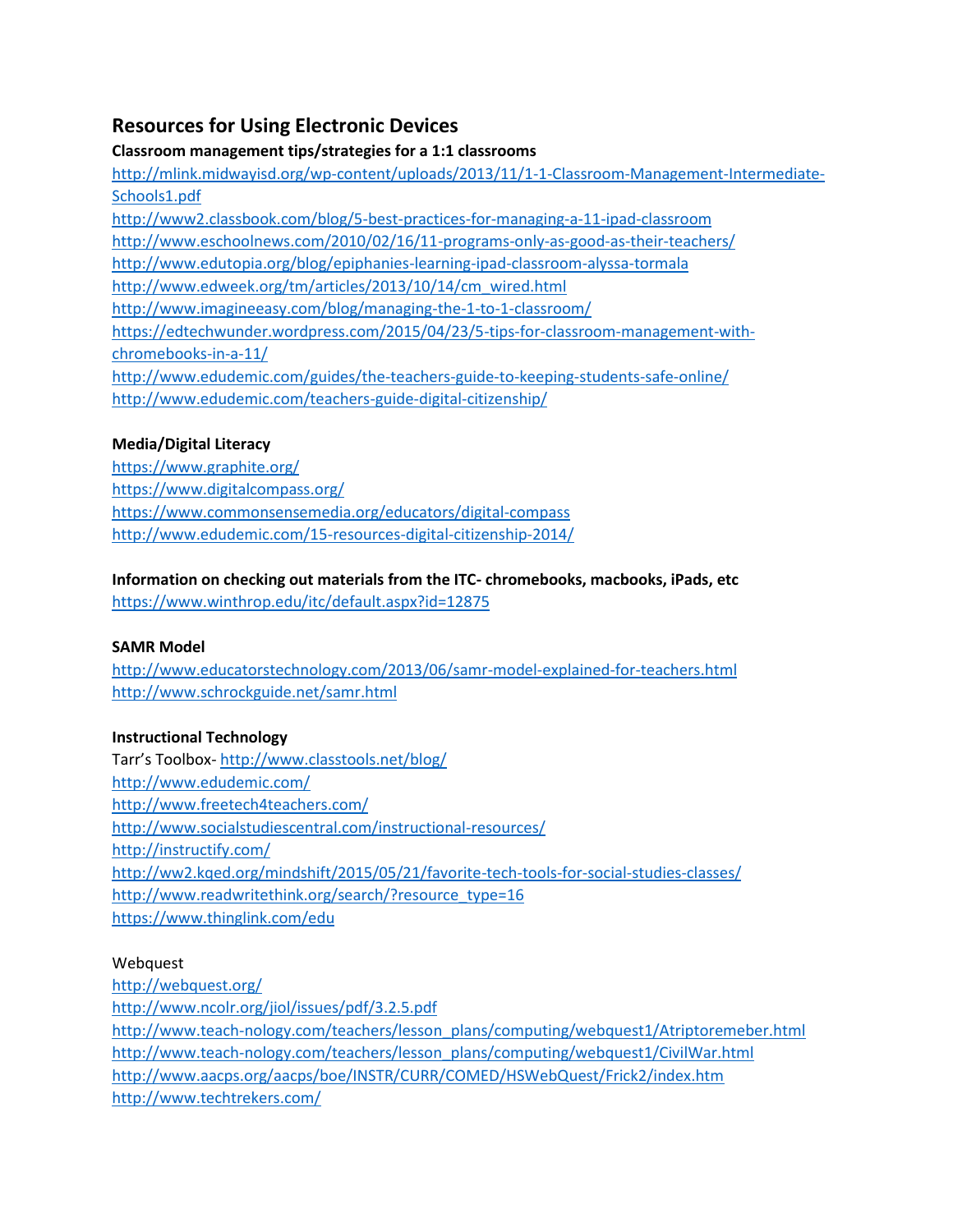### **Using Google In the Classroom**

<http://www.thethinkingstick.com/10-ways-to-use-google-maps-in-the-classroom/> [https://historytech.wordpress.com/2015/08/04/5-under-appreciated-google-tools-for-teaching-social](https://historytech.wordpress.com/2015/08/04/5-under-appreciated-google-tools-for-teaching-social-studies/)[studies/](https://historytech.wordpress.com/2015/08/04/5-under-appreciated-google-tools-for-teaching-social-studies/) <http://www.imagineeasy.com/blog/7-tools-for-teaching-geography/> <http://www.google.com/earth/index.html> <http://maps.google.com/help/maps/education/learn/index.html#tab=history> <http://maps.google.com/help/maps/education/resources.html> <http://googlelittrips.com/GoogleLit/Home.html>

### **Skype/ Microsoft for Educators**

<http://www.learnnc.org/lp/pages/6573> <http://www.teachingdegree.org/2009/06/30/50-awesome-ways-to-use-skype-in-the-classroom/> <http://psolarz.weebly.com/how-to-set-up-and-run-a-mystery-skype-session.html> <https://education.microsoft.com/Start/LanguageSelect?ReturnUrl=%2fskypeintheclassroom%3f> <https://education.microsoft.com/ConnectWithOthers/PlayMysterySkype>

### **Culturegrams**

<http://online.culturegrams.com/world/> <http://www.culturegrams.com/products/onlineedition.htm>

### **Simulations**

Flight to Freedom- <http://ssad.bowdoin.edu:9780/projects/flighttofreedom/intro.shtml> [https://docs.google.com/document/d/1cdO\\_6ueaucMpWHY-XLXRVxTEfCjZMI6H1DhsQ4m0vk0/edit](https://docs.google.com/document/d/1cdO_6ueaucMpWHY-XLXRVxTEfCjZMI6H1DhsQ4m0vk0/edit)

### **Digital timelines**

<http://www.dipity.com/> <http://elearningindustry.com/top-10-free-timeline-creation-tools-for-teachers> <http://www.techlearning.com/default.aspx?tabid=100&entryid=7071>

Inserting questions into video <http://www.educatorstechnology.com/2014/02/8-good-web-tools-to-create-video.html> <https://www.zaption.com/> [http://www.freetech4teachers.com/2015/09/7-tools-for-adding-questions-and](http://www.freetech4teachers.com/2015/09/7-tools-for-adding-questions-and-notes.html#.Vj0cMLerS70)[notes.html#.Vj0cMLerS70](http://www.freetech4teachers.com/2015/09/7-tools-for-adding-questions-and-notes.html#.Vj0cMLerS70) <https://www.educanon.com/> <http://tlt.psu.edu/2014/09/15/hot-team-interactive-video-assessment-tools/> <https://www.knewton.com/flipped-classroom/>

### **Copyright friendly images**

<http://www.techtrekers.com/virtuallibrary/clipart.htm> <http://pics4learning.com/> <http://www.everystockphoto.com/>